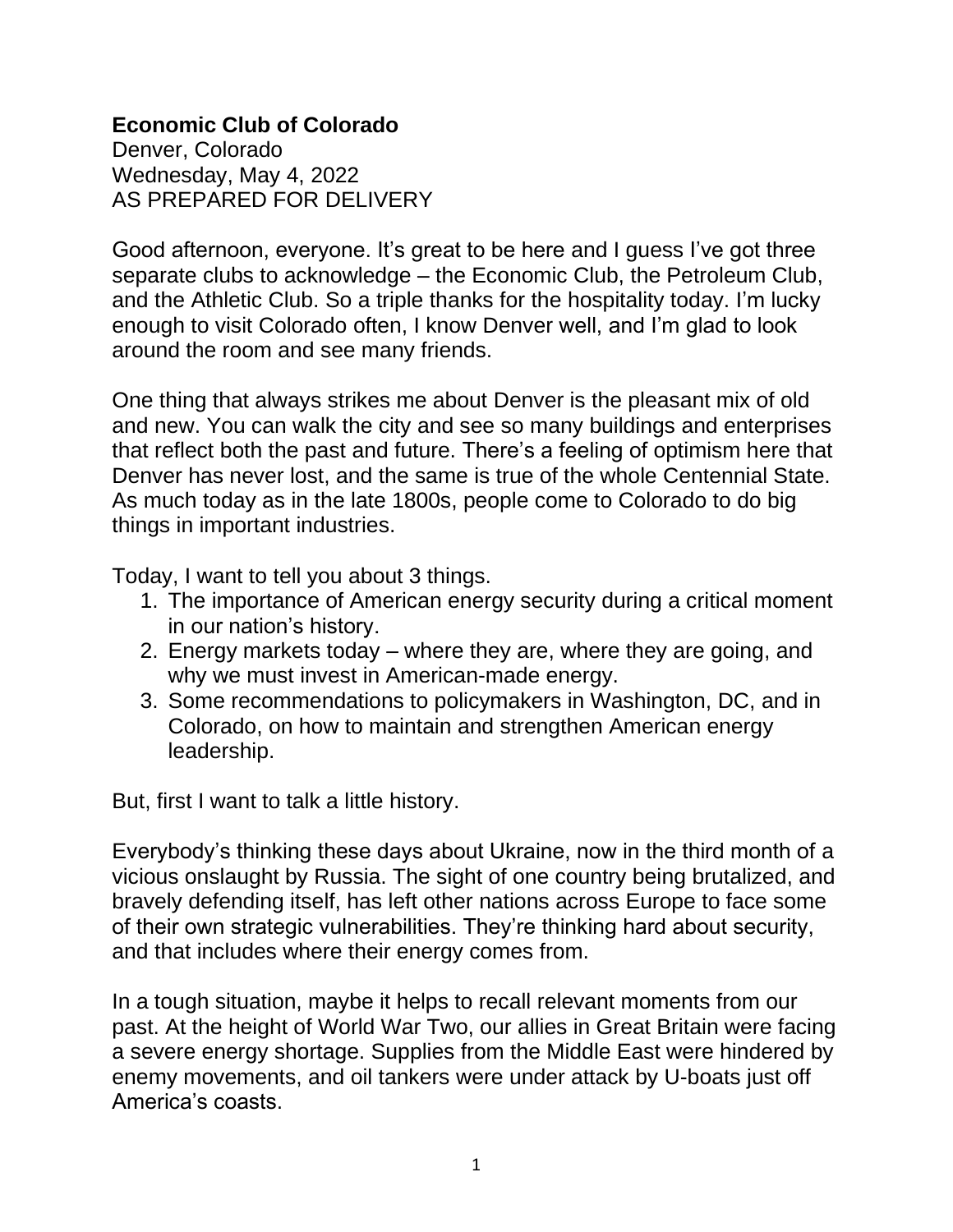Similar to today, the world was dealing with a brutal dictator who sought to dominate Europe. Energy played a critical role in the Allies' victory in Europe and in Japan. The lessons we learned during World War Two served our nation well for more than 60 years – we invested in homegrown energy, Presidents in both parties recognized the importance of American energy leadership, and there was a bipartisan consensus that America would be an energy leader for decades to come.

As a result of that great consensus, the United States became the world leader in oil and natural gas production. We beat out Russia and Saudi Arabia to be the source of energy the world needed. But, as is so often the case, some became complacent – energy prices were low relative to other components of our economy and energy security was high. Fast forward a bit, and a historic pandemic slowed production because of a supply and demand imbalance. Finally, recent policies from Washington, made in haste and without an appreciation for our shared history, hindered American development and investment. That's a short look at where we are and why I've been inspired to take a look back.

At every critical moment of World War Two, there is a lesson for us to remember as we deal with today's energy crisis. Japan attacked Pearl Harbor to protect their western front as they pursued their energy needs in Southeast Asia. Germany's war effort was punctuated by a lack of energy supplies as they pursued domination. Indeed, Germany literally ran out of gas as they planned their siege of Moscow. On the other side, the United States provided 90% of the oil that the allies used to win the war.

A lot has happened in the last few years, and Washington forgot those facts and other critical lessons of the past. We lived through a blissful holiday from energy history, but everything changed when Putin invaded Ukraine and suddenly energy regained the important role it should have in the minds of policymakers.

Looking ahead, if our country is going to live up to our billing as the world's energy leader, then we can look to Colorado to see how it's done. This state has been right in the middle of what we call the dual challenge – meeting America's energy needs, and doing so safely and responsibly to protect the environment and build a lower-carbon future.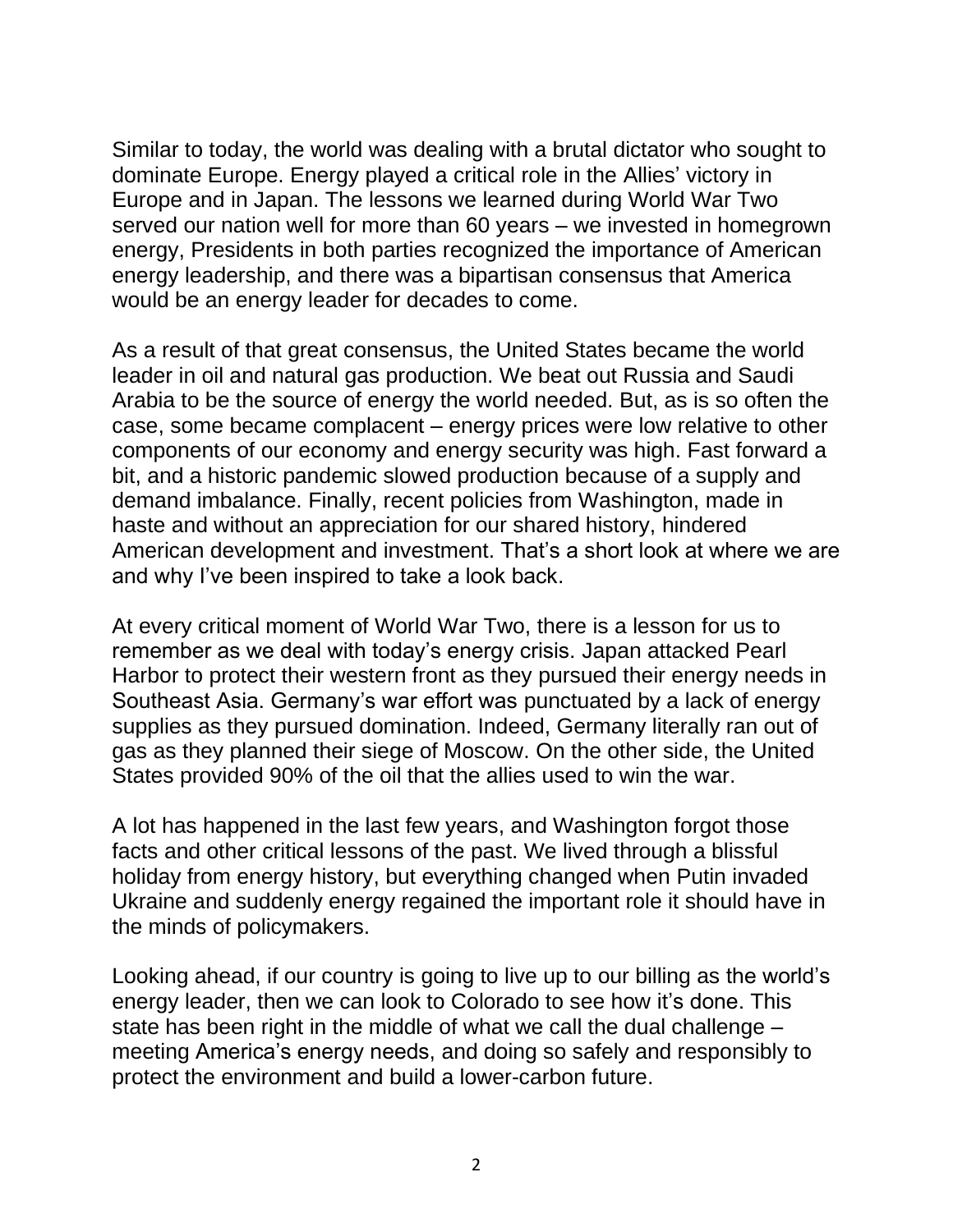In fact, Colorado is America's sixth-leading oil producer and seventhleading natural gas producer. You've also been a state where a number of misguided policies, intended to block energy production, have been rejected, underscoring the primacy that reasonable federal policy should have over hyper-local agendas.

For Colorado's producers to do their part to help meet growing energy demand, regulatory and political certainty is a must. Permits have fallen significantly since passage of Senate Bill 181 in 2019 and follow-on regulatory actions. And the state is lagging others in energy production recovery since the pandemic. Recently, Colorado had 15 active rigs – down from a high of 33 in May 2019. State policymakers can and should take action to ensure that Colorado operators can produce the natural gas and oil needed by American families, businesses, and America's allies abroad.

API has many member companies in Colorado and we have an office right here in Denver, ably led by the great Lynn Granger. Oil and natural gas directly and indirectly add about \$46 billion to the state's GDP, support 340,000 jobs, and account for more than 13 percent of total labor income. Colorado is truly an example of the combination of abundant resources and safe, responsible development.

Environmental progress will always take active, sustained commitment – Colorado is known for that, too. And when it comes to alternative energy sources, it's a similar story. Already, 30 percent of electricity here comes from wind and solar. That puts you way ahead of most other states in achieving the all-of-the-above energy diversity we all want to see.

Your resourcefulness can be felt nationwide. In times of challenge for Western countries, it's good to remember that American ingenuity can make all the difference. The lesson is relevant today because many of our friends in Europe are making fundamental changes in energy policy. And they're able to do that only because America is here to back them up.

Right now, with Russia using energy as a weapon, American producers are helping to stabilize Europe. There's still a lot of uncertainty about this terrible war and how it will play out. But at least our friends in Europe know that some energy from Russia can be replaced by reliable energy from America.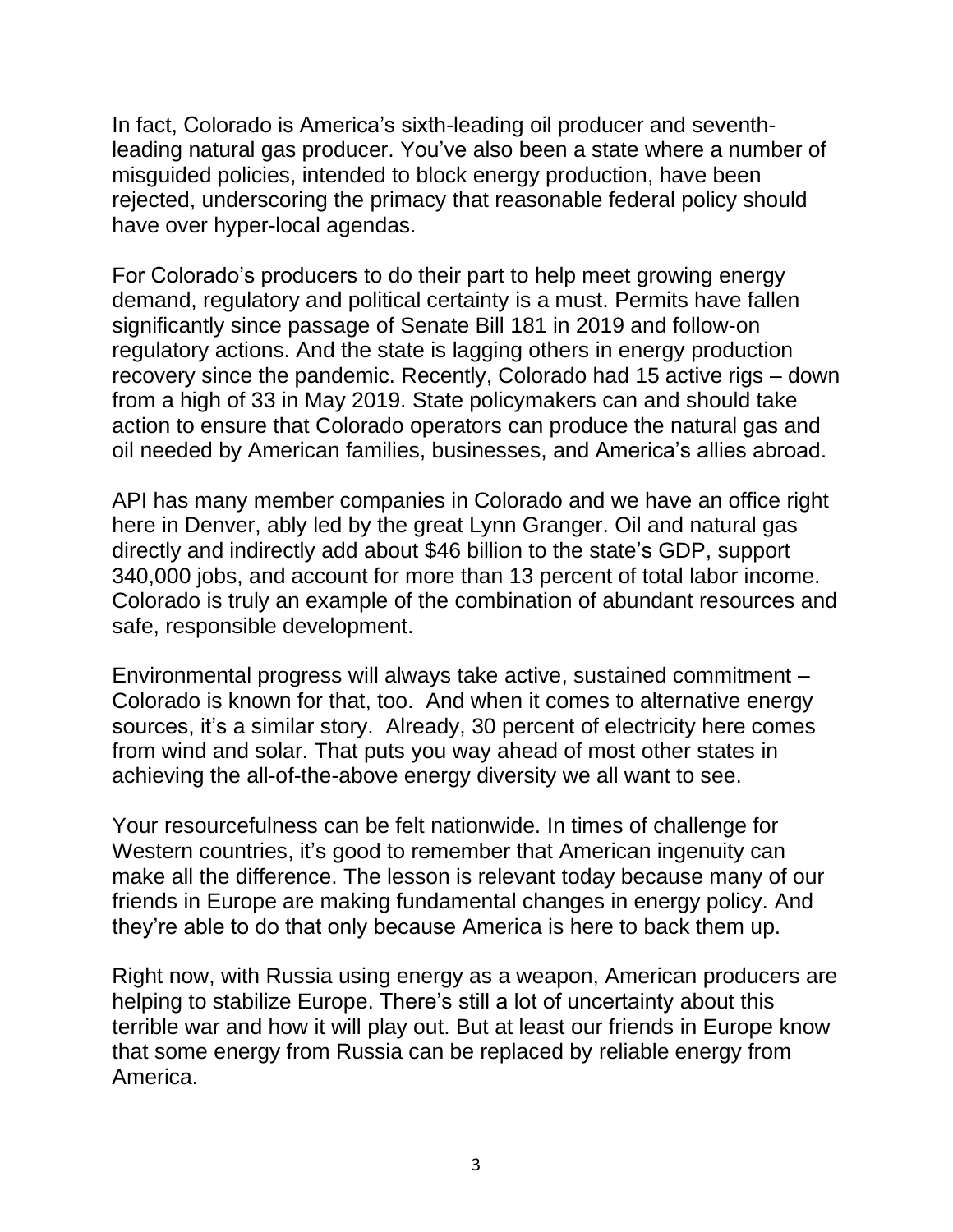This crisis has brought us to another moment of clarity: We see friendly nations left vulnerable, and we never want to be in that position ourselves. We see global demand overtaking supply, raising costs for everybody. Yet as complex as the picture might seem, the simple precondition for lower prices is greater supply.

As much as ever, we need to think hard about that basic economic truth, and we must act to stay in command of our energy future. That means recognizing energy from natural gas and oil as the critical strategic asset it is to America – and never taking it for granted again.

Take the U.S. pledge to increase gas exports to Europe – by 65 percent over the next six years. Sure, it can be done, and yes, we're all for it. But in this case, Washington isn't letting our industry use the tools and levers needed to meet that goal.

To get supplies on this scale to export terminals and over to Europe, we'll need two basic things – access to energy on federal lands, which is a big deal in a state like yours – and the infrastructure to move it. That means laying many miles of pipelines and getting the federal and state permits to do so. When we mention details like these, it gets politically complicated. But that's just the reality. If Europe's going to get the energy, then America will need the access and the infrastructure to get it there.

One example of taking things for granted came recently when the U.S. Secretary of Energy addressed a conference in Houston, telling the industry that America needs to pump more oil. That was good to hear, but it still doesn't make up for policies that discourage investment and impede infrastructure. As if to prove the point, late last month the White House announced even more rules to slow down permitting. The rules are so broad that they're likely to hold back transmission of energy even from renewables. Such contradictions and mixed signals only cause uncertainty, and they set our country up for more trouble down the road.

For example, the President's top climate advisor recently said: "President Biden remains absolutely committed to not moving forward with additional drilling on public lands. The challenge that we faced was that we had a court that ordered a new lease to be done. The Department of Energy had no choice but to put it out. But they also found ways to reduce the size of that and its impact. And we'll keep doing what we need to do to appeal."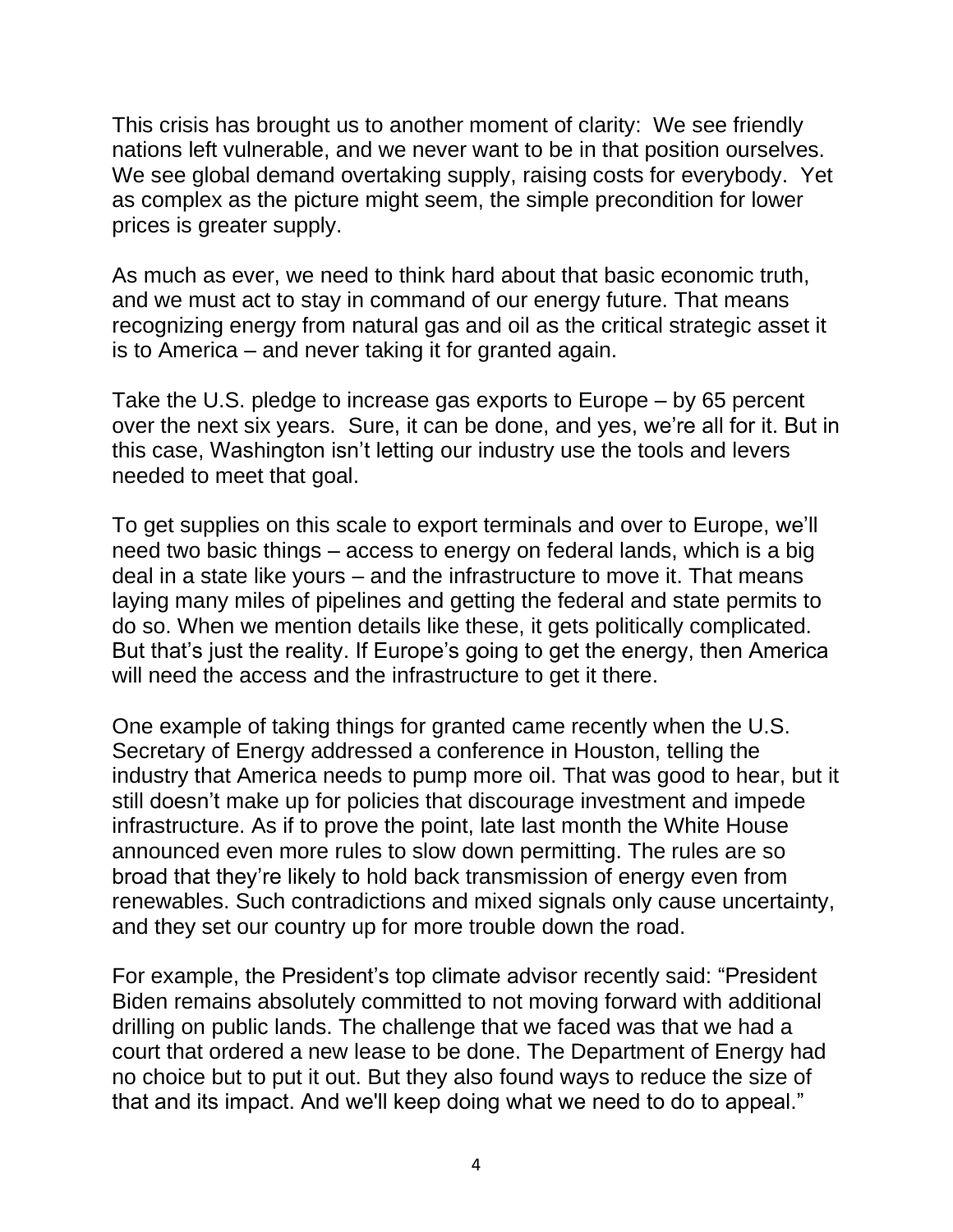Talk about mixed messages. We can't treat the oil and natural gas industry as a kind of light switch that is turned on or off to suit the political moment. Production and delivery don't work that way. Yet the overriding policy lately has been to cancel pipelines, block permits, and deny leases – all of which suppress needed investment.

It can be easy and fashionable to speak as if we hardly even need oil or natural gas anymore. But then disruptions occur, and once again everybody is staring down the truth. Now, suddenly, some policymakers want to flip the switch "on" again, but only for a short time. And as practical realities intrude, mostly what we hear from Washington is blame-shifting and excuses.

What brought prices to where they are now is a combination of bad policy, a pandemic, and lately the effects of Russia's war. These conditions led to at least one new policy – to take a million barrels a day out of the Strategic Petroleum Reserve over the next six months. But it's reasonable to ask: Why simply increase oil supply as a temporary measure by government, when America has vast underground reserves that could expand reliable supply on an ongoing basis?

To point out the obvious, what we're dealing with here is short-term thinking, disconnected from hard reality. Washington is caught up in the "here and now," desperately improvising in the absence of a consistent, long-term energy strategy.

But there is one upside. As more Americans face the consequences of bad policy, the elements of good policy become that much more apparent and compelling. We have our best chance in years to re-center the discussion around the broadly shared objective of energy security – and of all the economic and environmental benefits that come with it.

The environmental benefits are in some ways easy to cite, because no nation has anything to compare with the phenomenal progress we've made in the United States. Suppose someone had told us 20 years ago that power generation in America would see a 30 percent decline in greenhouse emissions. We would have assumed, number one, that there must have been some sweeping government mandate to make it happen . . . and, number two, that it spelled an era of decline for the oil and gas industry.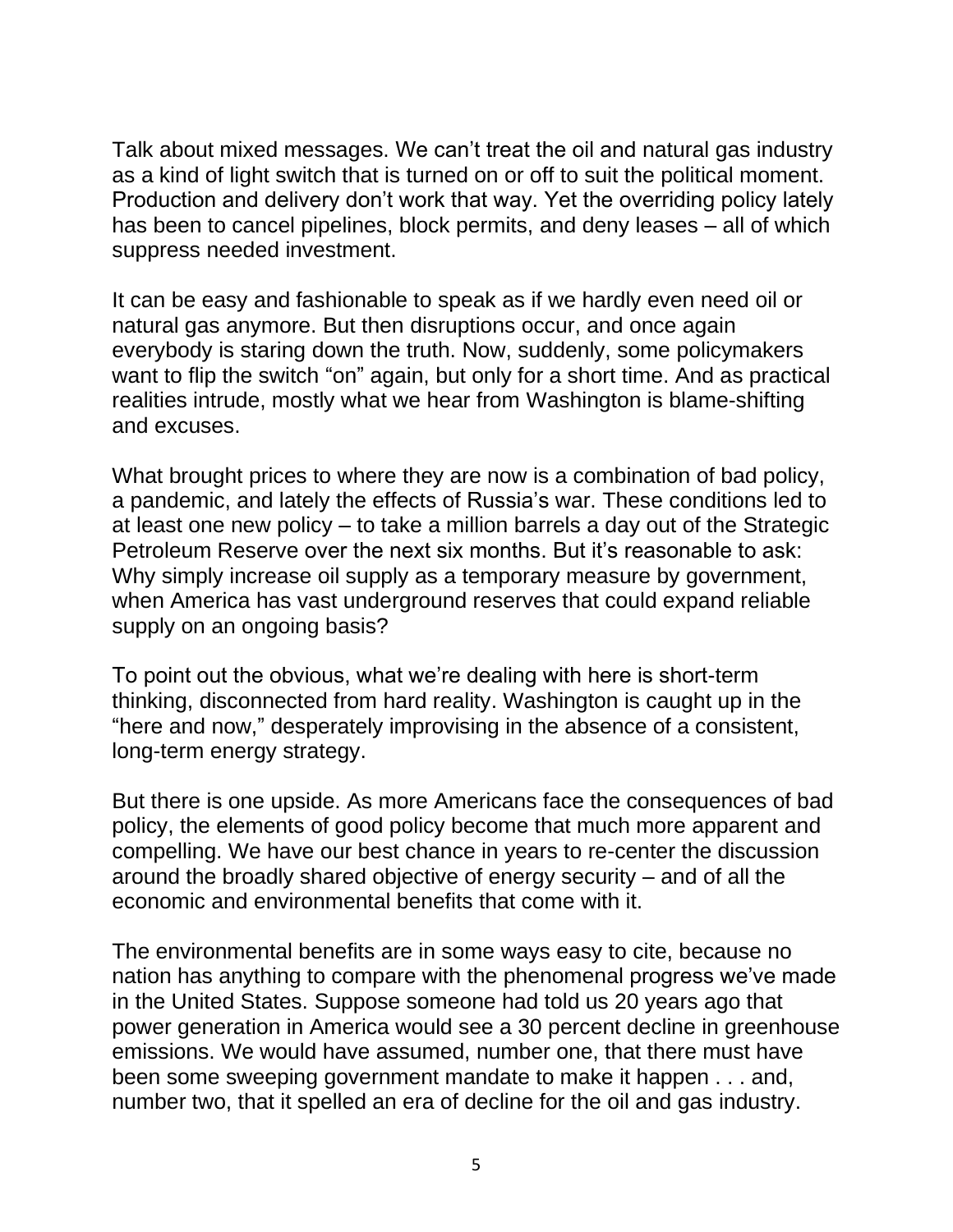Yet exactly the opposite is true. No such mandate was ever imposed. What happened instead was a series of technological leaps that have changed the whole energy picture, profoundly and for the better. As we transition from coal to natural gas, since 2000 the United States has become the world's leader in reducing CO2 emissions. With years of investment and a lot of ingenuity, we've shown that rising energy production doesn't have to mean ever-increasing carbon emissions.

We're a problem-solving, technology-driven industry, with some of the best engineering minds in any field. We take environmental challenges seriously; we know we're not going to impress anyone by just talking about them. Practical, real solutions are the only things that matter.

It's a big environmental achievement to reduce your surface footprint by almost 90 percent, as our industry has done in many places. It will mark another huge advance when hydrogen becomes a major energy source . . . or when methane emissions and flaring are brought down to an absolute minimum. And on both fronts, we're determined to get there.

Step by step, innovation by innovation, our members are going straight at complex problems – improving carbon capture, developing cleaner-burning fuels, and bringing new technologies to commercial scale. Our industry is investing heavily in these and other goals – and frankly, it's making us better in all that we do.

And one more point about environmental leadership: Many oil- and natural gas-producing countries don't match our progress because they don't match our standards. So it's better when the producing is done in America, where we have among the highest standards in the world.

Fortunately, we're up to the task. After all, for most of our lifetimes, this country was a net importer of crude oil. Yet by 2020, we had become a net exporter of petroleum, for the first time since the 1950s. Five years ago, the United States became a net exporter of natural gas. And we have just become the world's number-one exporter of liquid natural gas. Horizontal drilling, hydraulic fracturing, and other breakthroughs have given us access to immense reserves of oil and natural gas – reserves that will be essential deep into the future.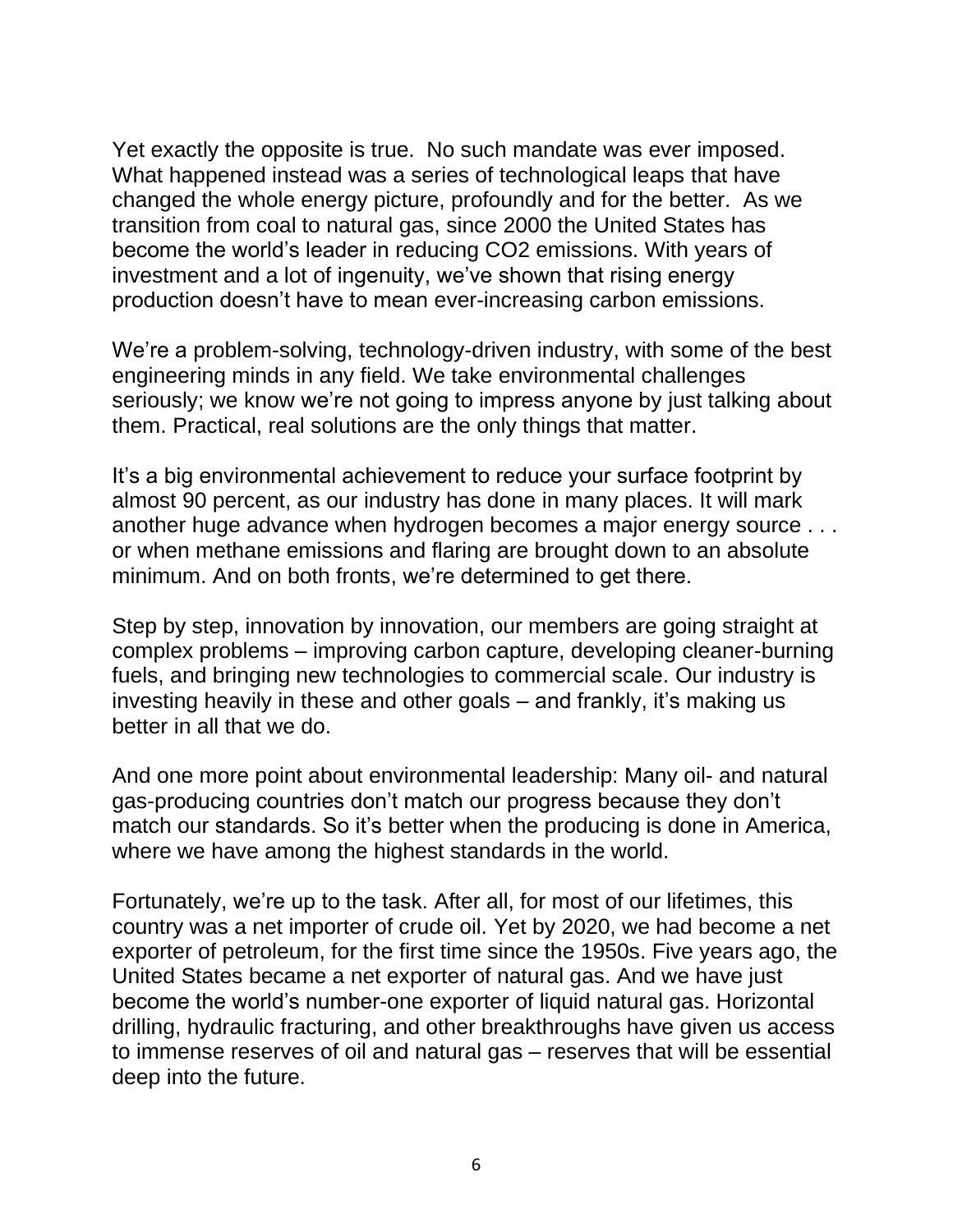Setting ideology aside, most everyone knows that the world needs oil and natural gas in a big way and will for decades. The only question is where that oil and gas will come from. As our friends in Europe have learned the hard way, you don't want to rely on an energy supplier who might quickly turn hostile.

The plain fact is that if nations do not control their own energy, their fate is in the hands of others. And we must never let that happen to the United States of America.

We talked about energy security forever and then we finally achieved it. We worked hard to put America in a position of strength and greater independence. It would be foolish, and even tragic, to ever give it up.

That alone is a powerful argument for more investment, more exploration, and more innovation to keep us in a commanding position no matter what the future might bring. Energy policy does not have to be an endless series of crisis-management decisions. Our aim should be to *avoid* crises, by shaping events instead of waiting on them. Thankfully, Washington can help our industry do four things fast, and we hope you'll call or write your representatives to get to work. Taken together, we believe these policy steps can have a decisive impact.

The first is oil and natural gas production on federal lands. Up to now, the administration hasn't completed a single lease sale. At this point in his first term, President Obama had issued nearly 50. A few weeks ago, the administration did finally agree to hold a sale, but they undercut their purposes by scaling back available acreage and raising royalty fees. If the aim is to deal with rising gas prices, we're going to need a lot more movement and purpose than we're seeing right now.

Second, with America's five-year offshore leasing program about to expire next month, we need a new one fast. Not only does the law require such a plan; without one, there is no way for American producers to plan offshore development. These projects take seven or more years to bring online, so we're talking jobs, economic activity, and affordable energy that will all depend on a new offshore leasing program.